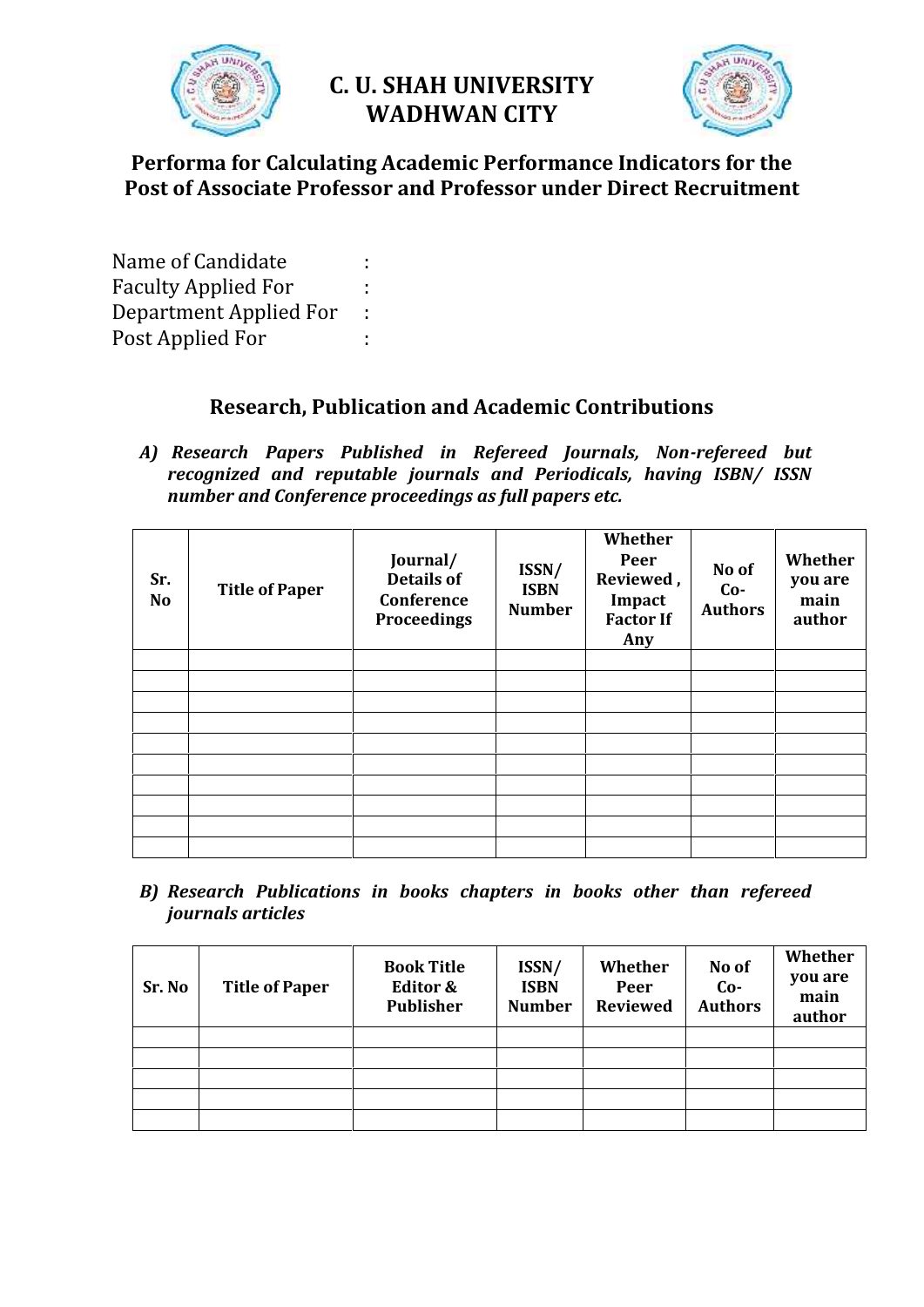# *C) Research Projects*

# *(i) Sponsored Projects Carried Out/ Ongoing*

| Sr. No | <b>Title</b> | Agency | <b>Period</b> | <b>Grant Amount</b><br><b>Mobilized</b> |
|--------|--------------|--------|---------------|-----------------------------------------|
|        |              |        |               |                                         |
|        |              |        |               |                                         |
|        |              |        |               |                                         |

### *(ii)Consultancy Projects Carried Out/ Ongoing*

| Sr. No | <b>Title</b> | Agency | Period | <b>Grant Amount</b><br><b>Mobilized</b> |
|--------|--------------|--------|--------|-----------------------------------------|
|        |              |        |        |                                         |
|        |              |        |        |                                         |
|        |              |        |        |                                         |

# *(iii) Completed Projects: Quality Evaluation*

| Sr. No | <b>Title</b> | <b>Agency</b> | <b>Period</b> | <b>Grant Amount</b><br><b>Mobilized</b> | <b>Outcome</b><br>(Technology<br>Transfer/Product/<br>Process) |
|--------|--------------|---------------|---------------|-----------------------------------------|----------------------------------------------------------------|
|        |              |               |               |                                         |                                                                |
|        |              |               |               |                                         |                                                                |
|        |              |               |               |                                         |                                                                |

# *(iv) Projects Outcomes/ Outputs*

| Sr. No | Title | Agency | Period | <b>Grant Amount</b><br><b>Mobilized</b> | <b>Whether Policy</b><br><b>Documents/Patent</b><br>/Technology<br>Transfer/Product/<br><b>Process</b><br>as Outcome |
|--------|-------|--------|--------|-----------------------------------------|----------------------------------------------------------------------------------------------------------------------|
|        |       |        |        |                                         |                                                                                                                      |
|        |       |        |        |                                         |                                                                                                                      |
|        |       |        |        |                                         |                                                                                                                      |

#### *D) Research Guidance*

#### *(i) M. Phil or Equivalent*

| Sr. No | <b>Number of Enrolled</b> | <b>Thesis Submitted</b> | <b>Degree Awarded</b> |
|--------|---------------------------|-------------------------|-----------------------|
|        |                           |                         |                       |
|        |                           |                         |                       |
|        |                           |                         |                       |
|        |                           |                         |                       |

# *(ii) Ph.D or Equivalent*

| Sr. No | <b>Number of Enrolled</b> | <b>Thesis Submitted</b> | Degree Awarded |
|--------|---------------------------|-------------------------|----------------|
|        |                           |                         |                |
|        |                           |                         |                |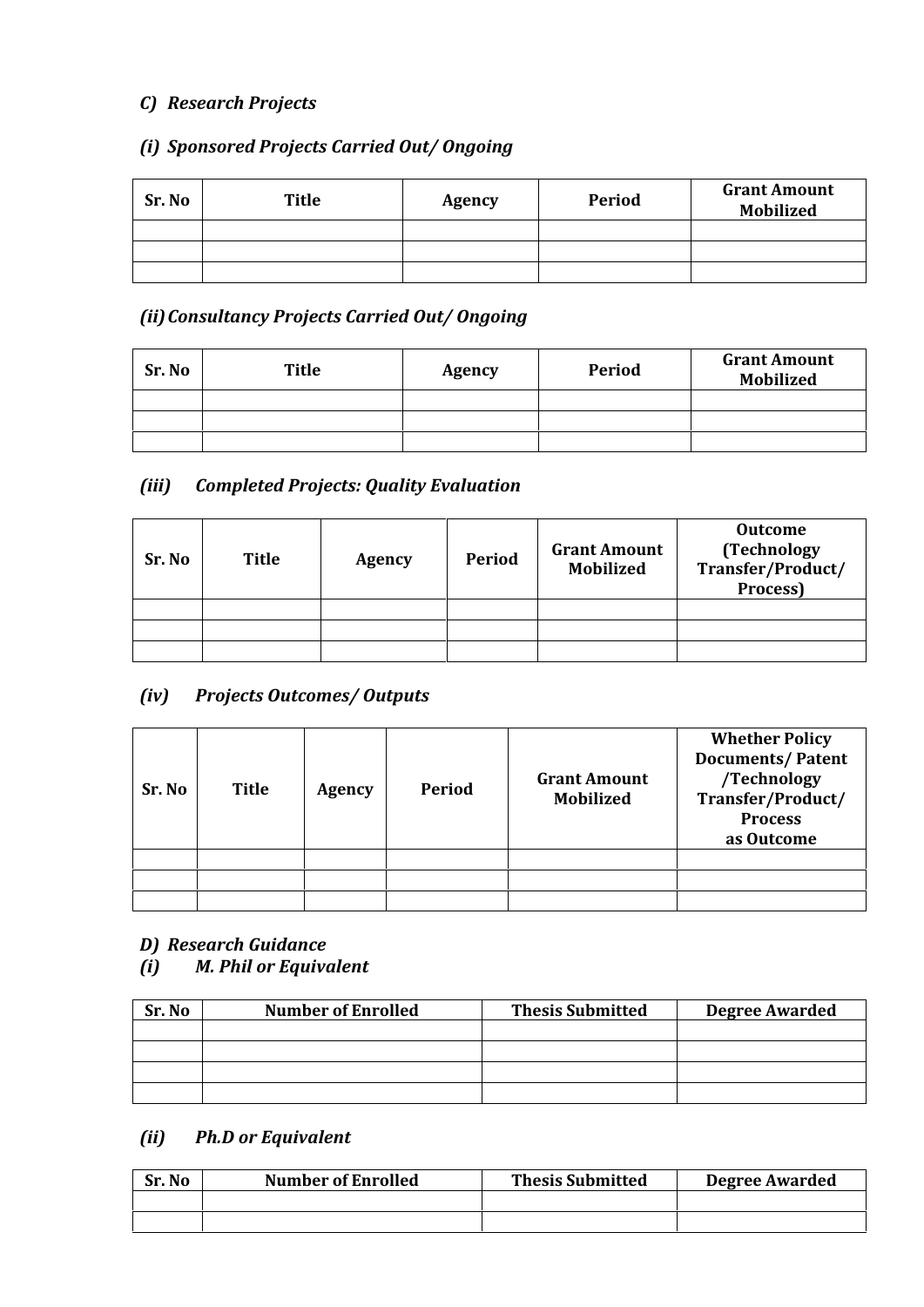*E) Training Courses and Conference/ Seminar/ Workshop Papers.*

*(i) Refresher Courses, Methodology Workshop, Training, Teaching-Learning Evaluation Technology Programmes, Soft Skill development Programmes, Faculty Development Programmes ( Not less than One Week Duration)*

| Sr. No | Progamme | <b>Duration</b> | Organized by |
|--------|----------|-----------------|--------------|
|        |          |                 |              |
|        |          |                 |              |
|        |          |                 |              |
|        |          |                 |              |

### *(ii) Papers in Conference/ Seminar/ Workshop etc*

| Sr. No | <b>Title of Paper</b><br><b>Presented/Seminar</b><br>Workshop | Title of<br>Conference/<br>Seminar/<br>Workshop | Organized by | <b>Level</b><br>International/<br><b>National</b><br>State/Regional/<br><b>College of University</b> |
|--------|---------------------------------------------------------------|-------------------------------------------------|--------------|------------------------------------------------------------------------------------------------------|
|        |                                                               |                                                 |              |                                                                                                      |
|        |                                                               |                                                 |              |                                                                                                      |
|        |                                                               |                                                 |              |                                                                                                      |

#### *(iii) Invited Lectures and Chairmanship at National or International conference/ Seminar etc.*

| Sr. No | Title of Lecture/<br><b>Academic Session</b> | <b>Title of</b><br>Conference/<br><b>Seminar</b> | Organized by | <b>Level</b><br>International/<br><b>National</b> |
|--------|----------------------------------------------|--------------------------------------------------|--------------|---------------------------------------------------|
|        |                                              |                                                  |              |                                                   |
|        |                                              |                                                  |              |                                                   |
|        |                                              |                                                  |              |                                                   |

**Instruction:**

- **1. The minimum consolidated API Score required by the teachers for Post of Associate Professor is 300 Points and for Professors is 400 Points.**
- **2. Enclose the proof for all details.**
- **3. The self-assessment score (as per Annexure-I) will be based on verifiable criteria and will be finalized by screening/ selection committee.**

I certify that the information provided is correct.

Date: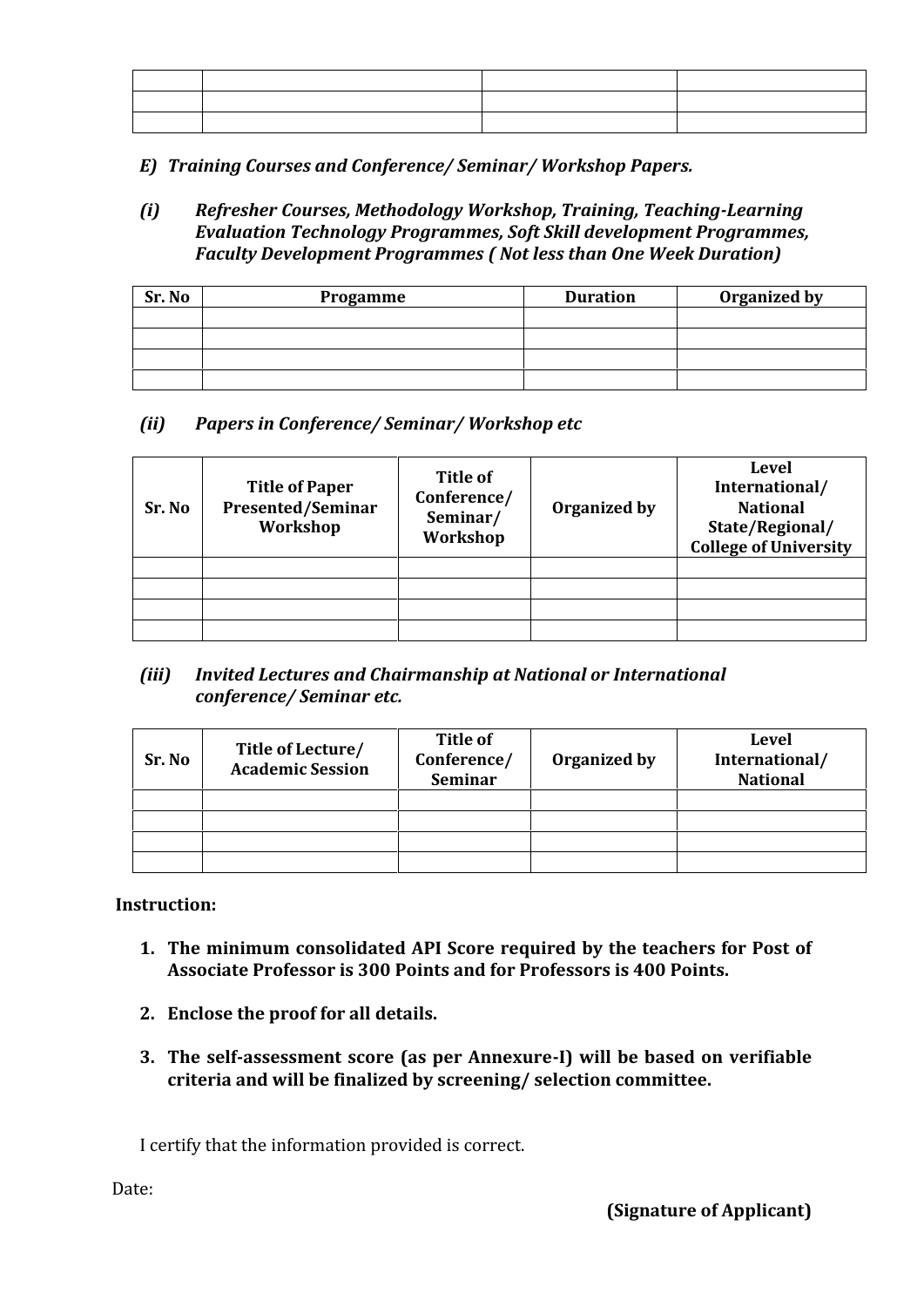

# **C. U. SHAH UNIVERSITY WADHWAN CITY**



# **Annexure-I** *Calculation of API Score for Research, Publication and Academic Contributions*

|             | <b>Nature of Activity</b>                                                                                 | <b>Faculty</b>                                                                                                              |                                                                                                                                    |                                                 |              |
|-------------|-----------------------------------------------------------------------------------------------------------|-----------------------------------------------------------------------------------------------------------------------------|------------------------------------------------------------------------------------------------------------------------------------|-------------------------------------------------|--------------|
| Category    |                                                                                                           | Technology & Engineering/<br>Sciences/<br><b>Computer Sciences &amp;</b><br>Applications/<br><b>Pharmaceutical Sciences</b> | <b>Arts &amp; Humanities/</b><br>Commerce/Law/Social<br><b>Sciences/Management</b><br><b>Studies/Education</b>                     | <b>Maximum</b><br><b>Points</b>                 | <b>Score</b> |
| A           | <b>Research Papers</b><br>Published in:                                                                   | Referred Journal*                                                                                                           | Referred Journal*                                                                                                                  | 15/Publication                                  |              |
|             |                                                                                                           | Non-Refereed Journal but<br>recognized and reputable<br>Journals and Periodicals having<br>ISSN/ISBN Number                 | Non-Refereed Journal but<br>recognized and reputable<br>Journals and Periodicals<br>having ISSN/ISBN Number                        | 10/Publication                                  |              |
|             |                                                                                                           | Conference Proceeding as Full<br>Paper (Abstracts not to be<br>included)                                                    | Conference Proceeding as Full<br>Paper (Abstracts not to be<br>included)                                                           | 10/Publication                                  |              |
|             |                                                                                                           |                                                                                                                             |                                                                                                                                    | <b>Subtotal A:</b>                              |              |
| $\mathbf B$ | Research<br><b>Publication in Books</b><br>Chapters in books,<br>other than refereed<br>journals articles | <b>Text or Reference Books</b><br>Published by International<br>Publisher with an established<br>Peer Review System         | <b>Text or Reference Books</b><br>Published by International<br>Publisher with an established<br>Peer Review System                | 50/Sole Author<br>10/Chapter in<br>edited book  |              |
|             |                                                                                                           | Subject Books by National Level<br>publisher/State and Central<br>Government Publication with<br>ISBN/ISSN Number           | <b>Subject Books by National</b><br>Level publisher/State and<br><b>Central Government</b><br>Publication with ISBN/ISSN<br>Number | 25/Sole Author<br>05/Chapter in<br>edited books |              |
|             |                                                                                                           | Subject Books by other Local<br>publisher with ISBN/ISSN<br><b>Numbers</b>                                                  | Subject Books by other Local<br>publisher with ISBN/ISSN<br><b>Numbers</b>                                                         | 15/Sole Author<br>03/Chapter in<br>edited books |              |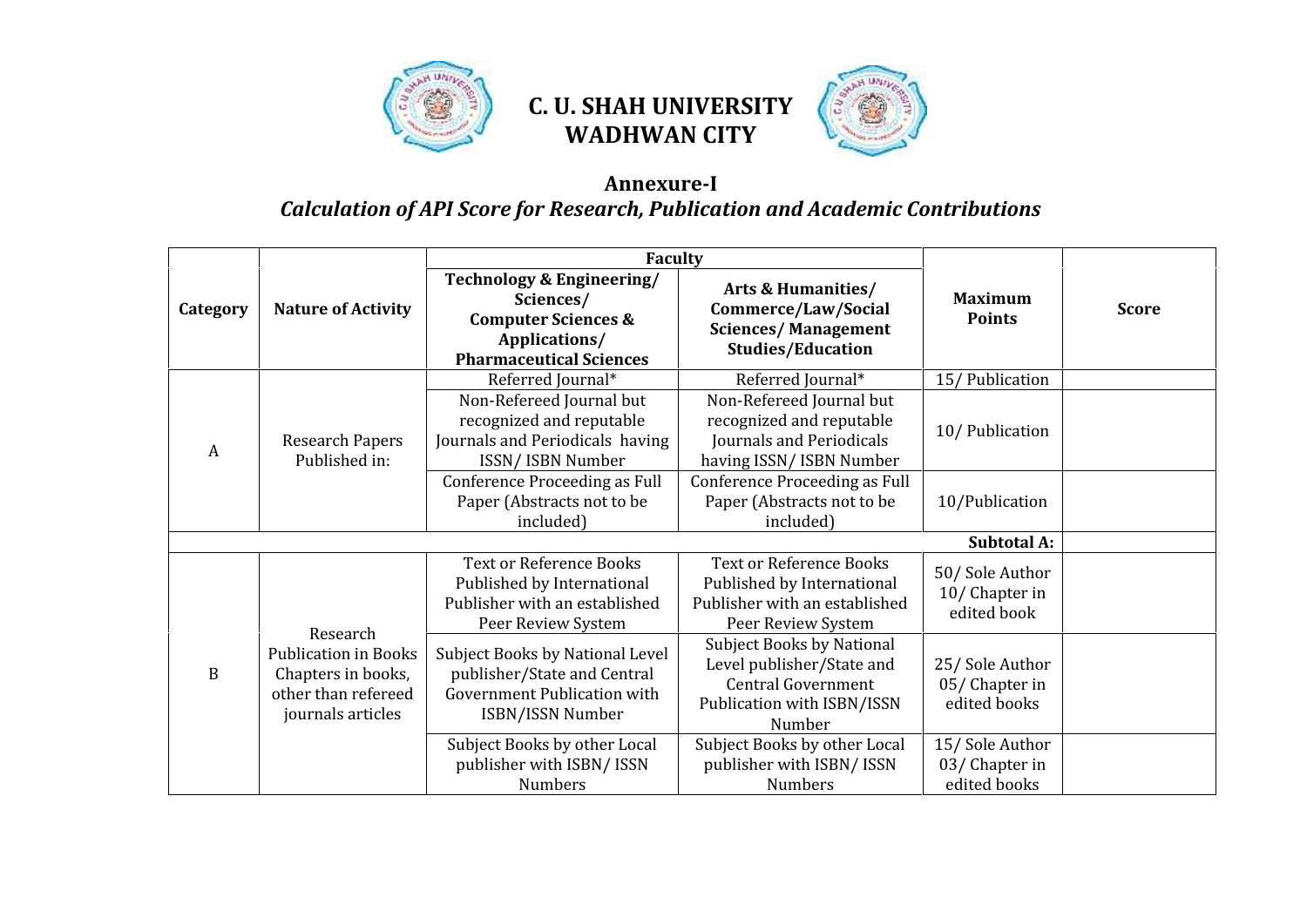|              | <b>Nature of Activity</b>                                                                                 | <b>Faculty</b>                                                                                                                                                         |                                                                                                                                                                        |                                                                    |              |
|--------------|-----------------------------------------------------------------------------------------------------------|------------------------------------------------------------------------------------------------------------------------------------------------------------------------|------------------------------------------------------------------------------------------------------------------------------------------------------------------------|--------------------------------------------------------------------|--------------|
| Category     |                                                                                                           | <b>Technology &amp; Engineering/</b><br>Sciences/<br><b>Computer Sciences &amp;</b><br>Applications/<br><b>Pharmaceutical Sciences</b>                                 | <b>Arts &amp; Humanities/</b><br>Commerce/Law/Social<br><b>Sciences/Management</b><br><b>Studies/Education</b>                                                         | <b>Maximum</b><br><b>Points</b>                                    | <b>Score</b> |
| $\, {\bf B}$ | Research<br><b>Publication in Books</b><br>Chapters in books,<br>other than refereed<br>journals articles | Chapter contributed to edited<br>knowledge based volumes<br>published by International<br>Publisher                                                                    | Chapter contributed to edited<br>knowledge based volumes<br>published by International<br>Publisher                                                                    | 10/Chapters                                                        |              |
|              |                                                                                                           | Chapter contributed to edited<br>knowledge based volumes<br>published by Indian/National<br>Publisher and with numbers of<br>National and International<br>Directories | Chapter contributed to edited<br>knowledge based volumes<br>published by Indian/National<br>Publisher and with numbers of<br>National and International<br>Directories | 05/Chapters                                                        |              |
|              |                                                                                                           |                                                                                                                                                                        |                                                                                                                                                                        | <b>Subtotal B:</b>                                                 |              |
| C(i)         | <b>Sponsored Projects</b><br>Carried out/<br>outgoing                                                     | Major Projects amount<br>mobilized with grants above<br>30.0 lakhs                                                                                                     | <b>Major Projects amount</b><br>mobilized with grants above<br>5.0 lakhs                                                                                               | 20/Project                                                         |              |
|              |                                                                                                           | Major Projects amount<br>mobilized with grants above 5.0<br>lakhs up to 30.0 lakhs                                                                                     | <b>Major Projects amount</b><br>mobilized with grants above<br>3.0 lakhs up to 5.0 lakhs                                                                               | 15/Project                                                         |              |
|              |                                                                                                           | <b>Minor Projects</b><br>(Amounts mobilized grants<br>above Rs 50,000 up to 5 lakhs)                                                                                   | <b>Minor Projects</b><br>(Amounts mobilized grants<br>above Rs 25,000 up to 3 lakhs)                                                                                   | 10/Project                                                         |              |
| $C$ (ii)     | Consultancy<br>Projects Carried<br>out/Outgoing                                                           | Amount mobilized with<br>minimum of Rs. 10.00 lakhs                                                                                                                    | Amount mobilized with<br>minimum of Rs. 2.00 lakhs                                                                                                                     | 10 Per every Rs<br>10.0 lakhs and<br>Rs. 2.0 lakhs<br>respectively |              |
| $C$ (iii)    | <b>Completed Projects:</b><br><b>Quality Evaluation</b>                                                   | Complete Project Report<br>(Acceptance from Funding<br>Agency)                                                                                                         | Complete Project Report<br>(Acceptance from Funding<br>Agency)                                                                                                         | 20/<br>MajorProject<br>10/Minor<br>Project                         |              |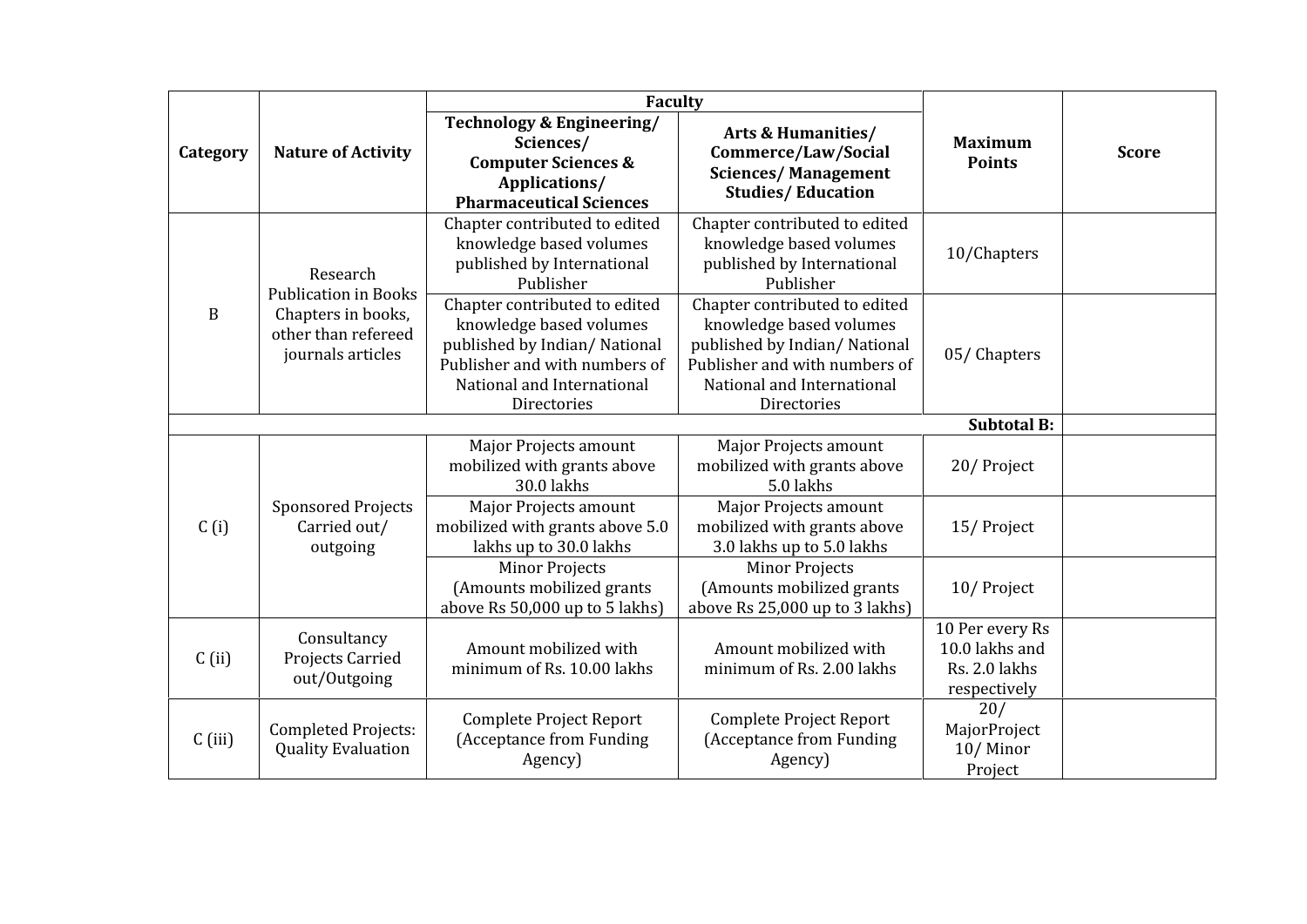|          | <b>Nature of Activity</b>                                                                                                                                                                                                                                                           | <b>Faculty</b>                                                                                                              |                                                                                                                |                                                                                 |              |
|----------|-------------------------------------------------------------------------------------------------------------------------------------------------------------------------------------------------------------------------------------------------------------------------------------|-----------------------------------------------------------------------------------------------------------------------------|----------------------------------------------------------------------------------------------------------------|---------------------------------------------------------------------------------|--------------|
| Category |                                                                                                                                                                                                                                                                                     | Technology & Engineering/<br>Sciences/<br><b>Computer Sciences &amp;</b><br>Applications/<br><b>Pharmaceutical Sciences</b> | <b>Arts &amp; Humanities/</b><br>Commerce/Law/Social<br><b>Sciences/Management</b><br><b>Studies/Education</b> | <b>Maximum</b><br><b>Points</b>                                                 | <b>Score</b> |
| $C$ (iv) | Project Outcomes/<br>Outputs                                                                                                                                                                                                                                                        | Patents/Technology<br>transfer/Product/Process                                                                              | Major Policy document of<br><b>Government Bodies at Central</b><br>and State Level                             | $30/$ each<br>National level<br>Output<br>$50/$ each<br>International<br>Output |              |
|          |                                                                                                                                                                                                                                                                                     |                                                                                                                             |                                                                                                                | <b>Subtotal C:</b>                                                              |              |
| D(i)     | Research Guidance<br>M.Phil or Equivalent                                                                                                                                                                                                                                           | Degree Awarded Only                                                                                                         | Degree Awarded Only                                                                                            | $3/$ each<br>Candidates                                                         |              |
| D(ii)    | Research Guidance<br>Ph.D                                                                                                                                                                                                                                                           | Degree Awarded Only                                                                                                         | Degree Awarded Only                                                                                            | $10/$ each<br>Candidates                                                        |              |
|          |                                                                                                                                                                                                                                                                                     | <b>Thesis Submitted</b>                                                                                                     | <b>Thesis Submitted</b>                                                                                        | $07/$ each<br>Candidates                                                        |              |
|          |                                                                                                                                                                                                                                                                                     |                                                                                                                             |                                                                                                                | <b>Subtotal D:</b>                                                              |              |
| E(i)     | Refresher Courses.<br>Methodology<br>Workshop, Training,<br>Teaching-Learning<br>Evaluation<br>Technology<br>Programmes, Soft<br>Skill development<br>Programmes,<br>Faculty<br>Development<br>Programmes<br>(Not less than One<br><b>Week Duration</b> )<br><b>Max: 30 Points)</b> | Note Less than Two Week<br>Duration                                                                                         | Note Less than Two Week<br>Duration                                                                            | $20/$ each                                                                      |              |
|          |                                                                                                                                                                                                                                                                                     | Not Less than One Week<br>Duration                                                                                          | Not Less than One Week<br>Duration                                                                             | 10/each                                                                         |              |